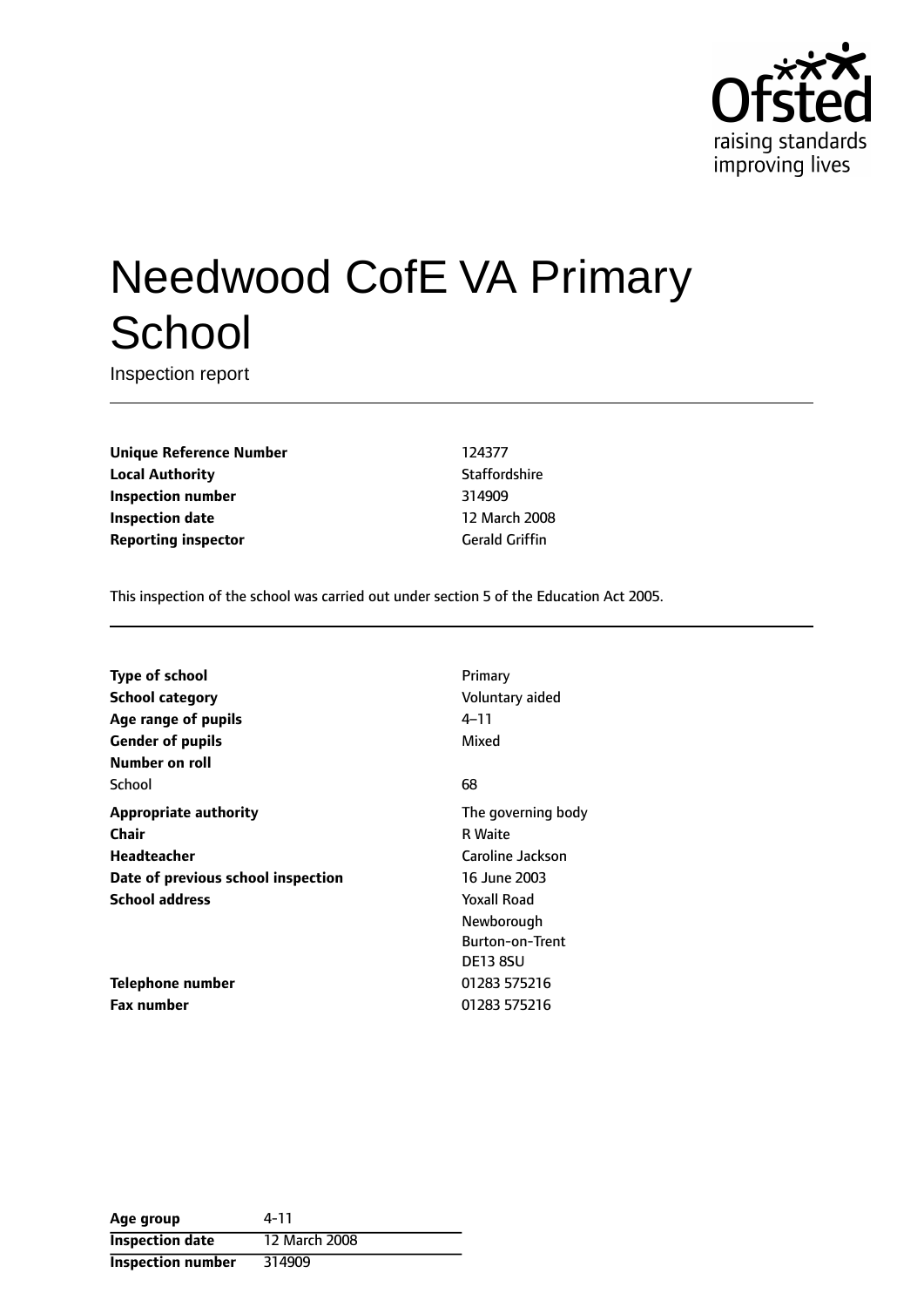.

© Crown copyright 2008

#### Website: www.ofsted.gov.uk

This document may be reproduced in whole or in part for non-commercial educational purposes, provided that the information quoted is reproduced without adaptation and the source and date of publication are stated.

Further copies of this report are obtainable from the school. Under the Education Act 2005, the school must provide a copy of this report free of charge to certain categories of people. A charge not exceeding the full cost of reproduction may be made for any other copies supplied.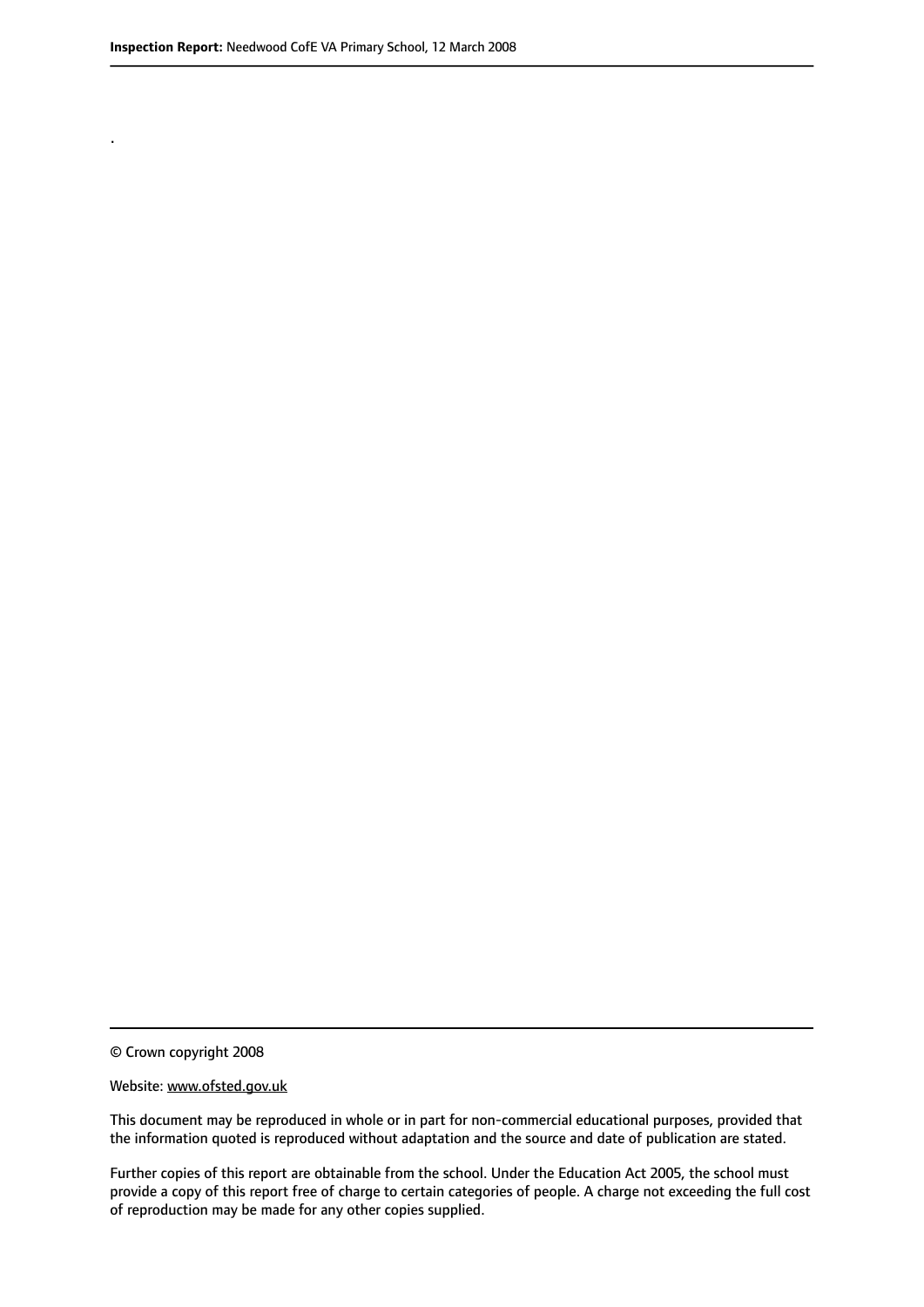# **Introduction**

The inspection was carried out by two Additional Inspectors.

#### **Description of the school**

Needwood is a small Church of England primary school. There are three mixed-age classes. A very small proportion of pupils are from ethnic minority backgrounds. The proportion of pupils with learning difficulties and/or disabilities is similar to the national average. An acting headteacher has been leading the school since January 2008.

#### **Key for inspection grades**

| Satisfactory |
|--------------|
| Inadequate   |
|              |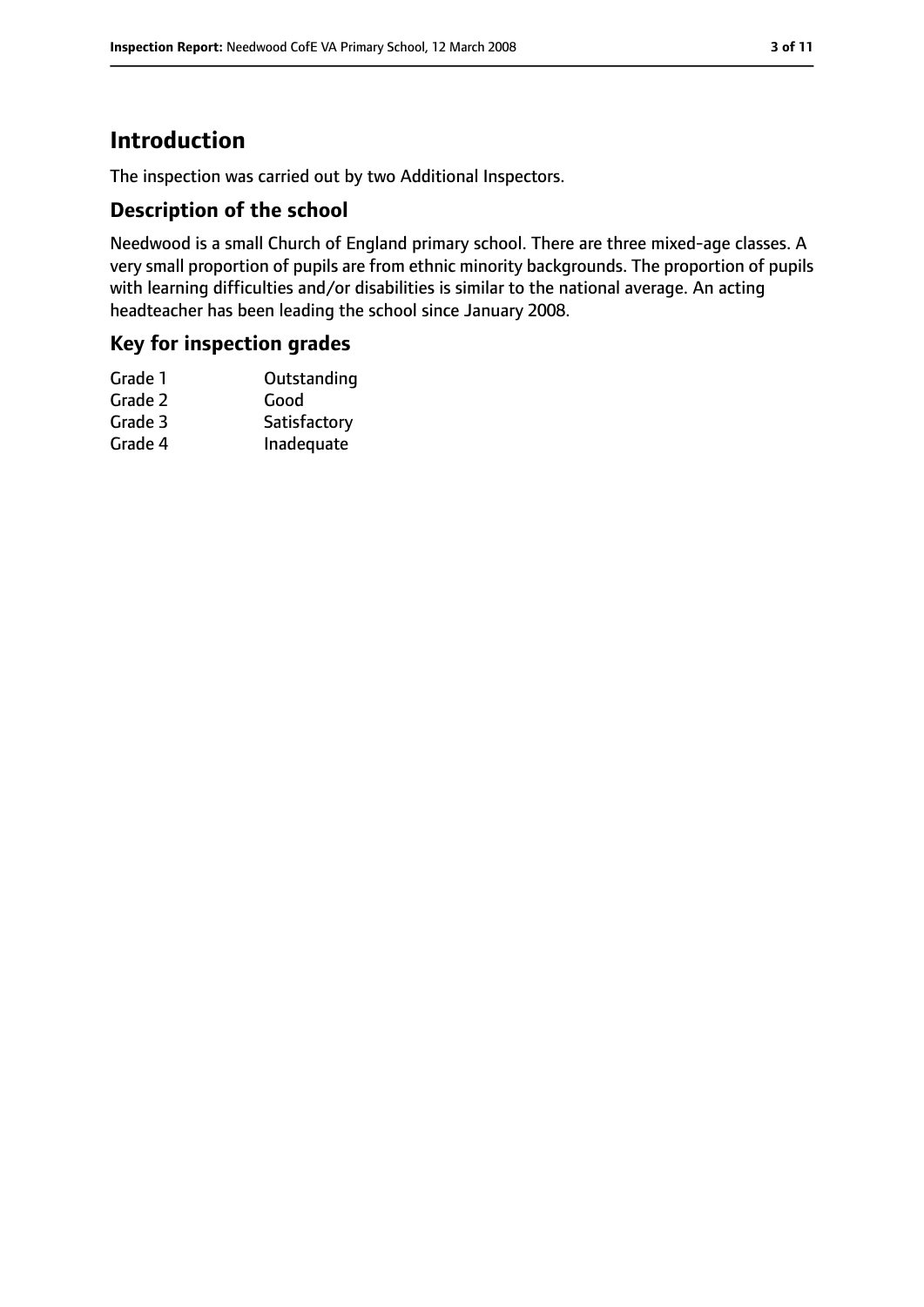# **Overall effectiveness of the school**

#### **Grade: 2**

Needwood is a good school. Parents overwhelmingly support the school and believe it provides a good quality of education. One typically writes, 'My daughter is making good progress and always enjoys going to school. Its small size creates a very friendly and happy environment in which to learn.' Parents are right to be pleased as pupils achieve well and attain standards that are above average. Pupils make consistently good progressin English, mathematics and science. Whilst children make good progress overall in the Reception class, there are too few opportunities to develop their independence through use of the outside play area.

Pupils' personal development is good and thrives in the school's happy Christian atmosphere. Pupils are confident, polite and considerate to adults and each other and their behaviour is good. Pupils have positive attitudes and they enjoy all aspects of school and feel very safe. Their outstanding attendance is testimony to this.

Teaching and learning are good. Lessons are lively and interesting and pupils are keen to learn. Teachers plan challenging work that matches well the differing needs of pupils in mixed age classes. As a result, pupils work hard and make good progress. The Christian theme of assemblies and regular church services provides good support for pupils' spiritual development. The good curriculum supports most aspects of pupils' personal development well. However, there are too few opportunities for pupils to take part in physical education indoors during inclement weather.

Pupils are well looked after and given good support. The small size of the school enables adults to have a very detailed understanding of the needs of all pupils. They use this knowledge well to provide a high level of personal care for all. Pupils with learning difficulties and/or disabilities are provided with sensitive support, which enables them to make good progress. Academic guidance for pupils is satisfactory. Marking is undertaken regularly but it does not consistently provide pupils with clear instructions on how they can improve their work.

Good leadership and management underpin the work of the school. The acting headteacher provides a clear lead for the school. Her determination to improve the quality of education is shared by the staff and their morale is high. The school has a good record of improvement and this shows the school is well placed to get even better.

#### **Effectiveness of the Foundation Stage**

#### **Grade: 2**

Children make good progress overall in the Reception class and attain standards that are broadly in line with those expected for their age on entry to Year 1. The good use of number games is promoting children's mathematical development particularly well. Teaching and learning are good and result in children making generally good progress across all the areas of their learning. Relationships in the stimulating classroom environment are happy and positive. However, teachers do not consistently provide children with the choice to play and work outdoors. This restricts opportunities for children to develop their independence, a relative weakness in their overall good personal, social and emotional development. The curriculum provides an appropriate balance of adult-led activities and those which children choose themselves. However, children's physical development is restricted because the indoor area is small and the outdoor area is not covered, which limits its use in wet weather. The provision is well led and managed and there is good assessment of the children's progress and attainments. Parents are happy with the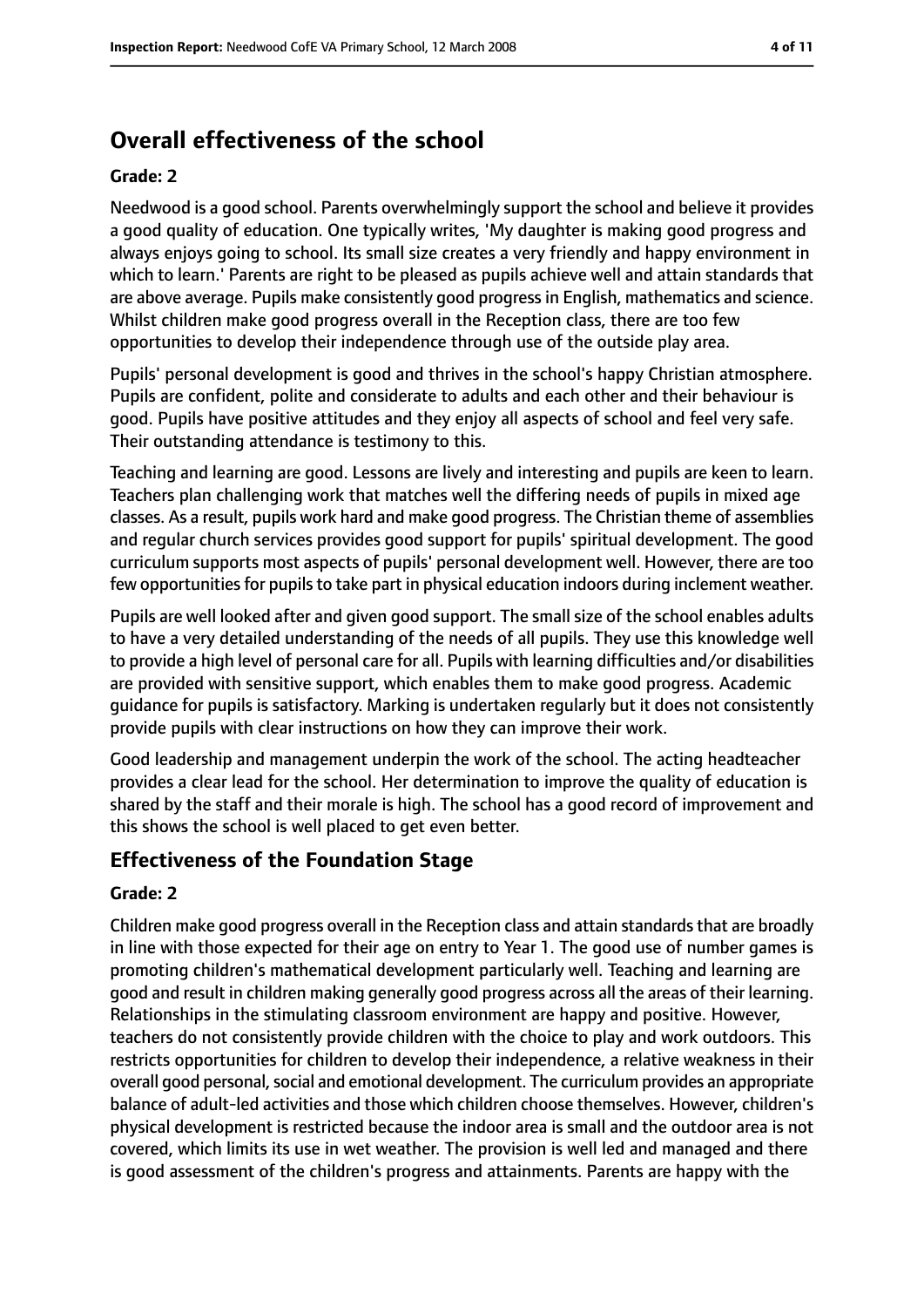well-structured measures that help children settle into school and promote their care and welfare.

#### **What the school should do to improve further**

- Develop the quality of marking to give pupils clear quidance on how they can improve their work.
- Improve the independence of children in the Foundation Stage by providing them with more opportunities to choose activities, particularly using outdoor play equipment.
- Explore ways in which the timetable can be arranged to allow for more indoor physical education lessons during poor weather.

## **Achievement and standards**

#### **Grade: 2**

Children's skills and experiences on entry to Reception are similar to those expected for their age. However, with such small numbers, it varies considerably from year-to-year. Pupils' achievement is good overall, including for those with learning difficulties and/or disabilities. Standards are above average in Year 6 but vary from year to year because numbers are small. The achievement of boys has improved, and boys and girls now make similar progress. This is because the school has improved learning resources, such as educational games and learning opportunities that appeal especially to boys. Whilst standards for girls in Year 3 are above those of the boys, the school is ensuring that the higher proportion of boys with learning difficulties in this year group make good progress.

Pupils make good progress in English; progress in reading is also good and improving. Progress in mathematics has improved because the school provides more opportunities for pupils to use their knowledge of numbers to solve mathematical problems. Specialist teaching and good opportunities for practical work lead to above average standards in science. Standards in information and communication technology (ICT) are above average because there are good opportunities to use the readily accessible computers.

## **Personal development and well-being**

#### **Grade: 2**

The school's Christian atmosphere is helping pupils develop a high level of respect for other people, the environment and property. It provides them with a strong moral code that underpins their good behaviour. Pupils readily help each other and work well in teams, although some younger pupils find it difficult to listen to the views of others on occasions. A good knowledge of world religions deepens their respect for the values and beliefs of people from backgrounds different to their own.

The extremely rare incidences of bullying are quickly and effectively resolved. Pupils know how to keep themselves safe, for example on the internet. They have a good understanding of maintaining a healthy lifestyle and most do their best to eat a balanced diet and take plenty of exercise. They enjoy coming to school and describe lessons, after school clubs, educational visits, and meeting their friends as 'great fun.' Pupils are keen to take responsibility as 'play leaders' and 'peer buddies.' The pupils' toilets and the apparatus available for play at breaks have improved as a result of recommendations from the school council. Pupils enthusiastically join in village events such as May Day celebrations and support the wider community through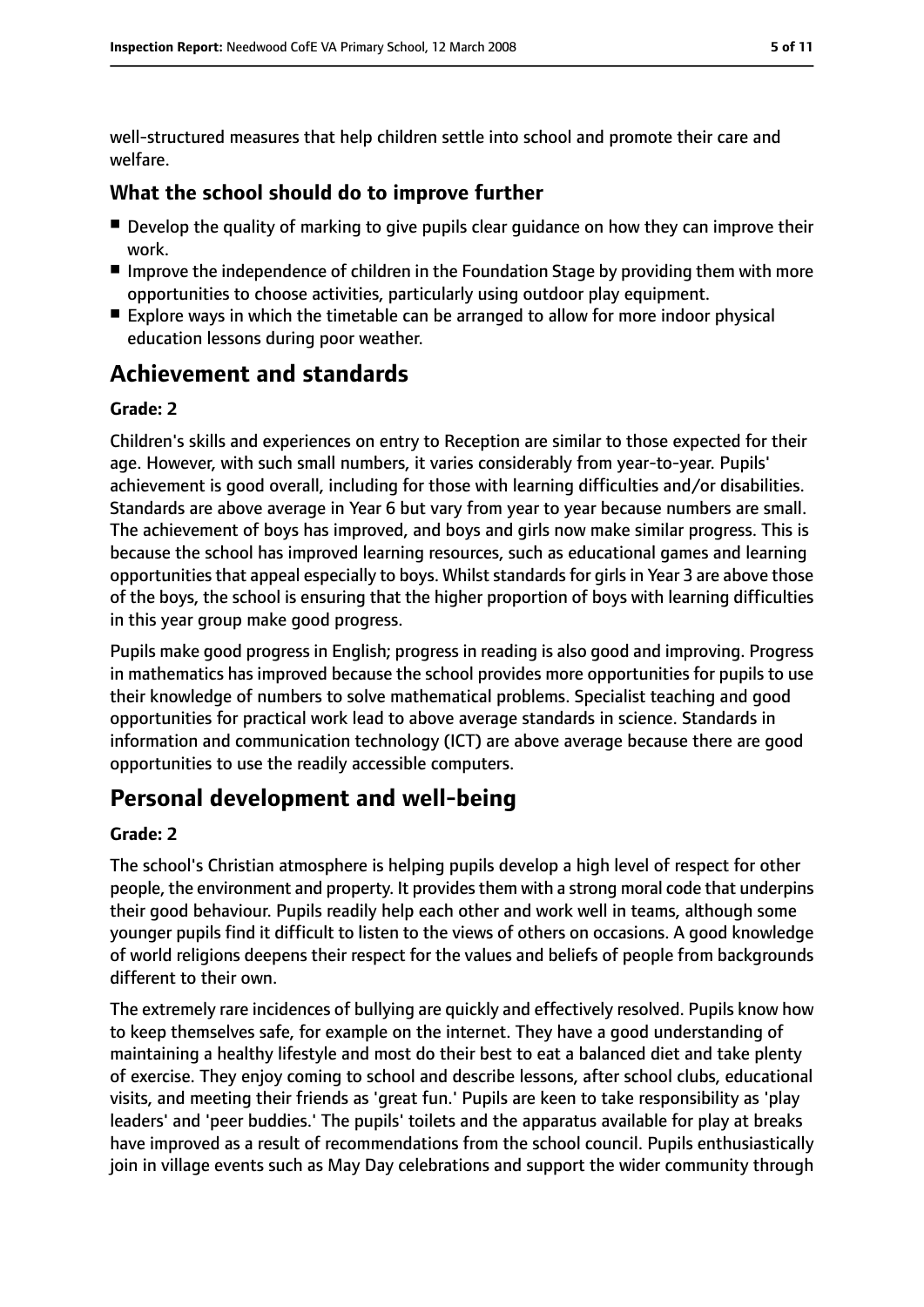charity collections. Above average standards and their positive attitudes are preparing pupils well for secondary school and future employment.

# **Quality of provision**

## **Teaching and learning**

#### **Grade: 2**

Relationships in lessons are very positive and pupils work hard. Teachers make good use of computers and other technology to engage pupils and make work interesting. Work is planned well and teachers ensure that it matches the needs of the different ages and abilities in each class. Teachers are careful to ensure that lessons actively involve pupils in their learning and this helps to accelerate their progress. Teachers make good use of feedback from pupils' answers to plan the next stage of the lesson to ensure learning proceeds at a lively pace. Occasionally, teachers allow lessons to become too noisy; this distracts pupils from their work, and progress slows. Teaching assistants make a valuable contribution to learning, especially for pupils with learning difficulties.

#### **Curriculum and other activities**

#### **Grade: 2**

Science lessons and time devoted to personal and social education provide pupils with a good understanding of why they need to maintain a healthy lifestyle. There are many opportunities for pupils to meet and work with their peers from other schools to broaden their learning experiences. Regular educational visits, such as field trips to Blithfield Reservoir, add interest and relevance to classroom work and extend pupils' horizons. The school hall is used as a classroom and the school has not explored sufficiently how the timetable can be amended to allow for more indoor physical education lessons during inclement weather. Many popular and well-attended clubs such as football and computing widen pupils' sporting and cultural interests.

#### **Care, guidance and support**

#### **Grade: 2**

Pupils are well looked-after at school and pastoral care is outstanding. Pupils can readily approach an adult at school with a problem, knowing their concerns will be sympathetically and effectively resolved. The school consults regularly with outside agencies to ensure pupils with learning difficulties and/or disabilities have effective individual learning programmes. Child protection and health and safety arrangements are robust and regularly updated. The school works most effectively with parents and pupils to secure very high levels of attendance.

Teachers' marking is supportive and highlights mistakes. Some marking also shows pupils how to make their work better but this is not a consistent picture and, overall, pupils are not clear enough about what precise steps they need to take to improve their work so that they can reach their targets.

## **Leadership and management**

#### **Grade: 2**

The school regularly undertakes robust monitoring and evaluation of its work, which provides it with a clear understanding of its strengths and areas for development. This has led to effective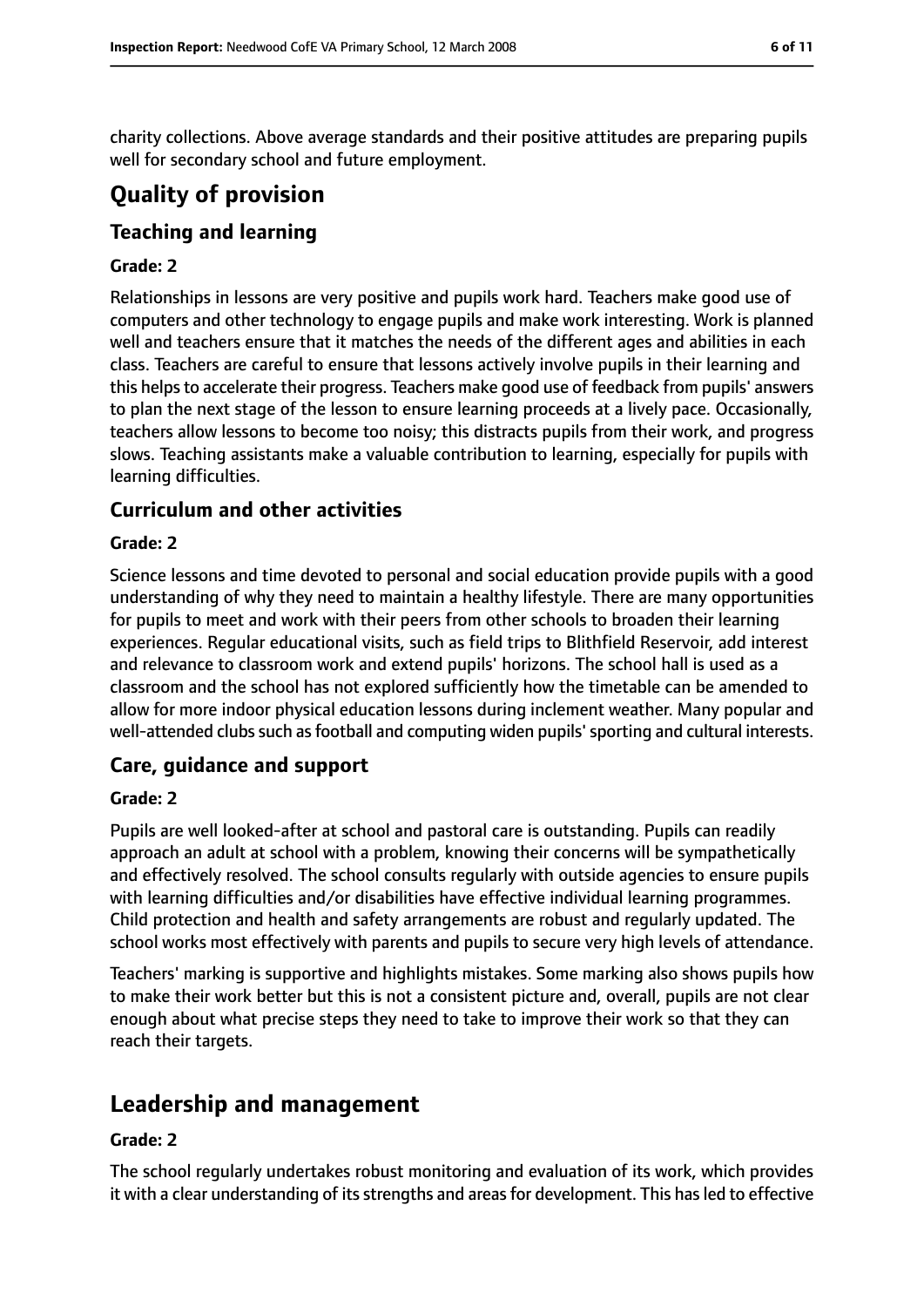improvement plans. For example, to raise interest and standards in reading, the library has been restocked with popular books that are avidly read by both boys and girls. The school regularly checks the progress of pupils and takes effective action when progress slows. The school sets challenging and realistic targets, although these are often not recorded in a format that is easily checked. The acting headteacher receives valuable support from subject leaders in checking standards and improving performance in their areas. The leadership team has provided staff with effective training on how to use assessment information to plan lessons that meet the needs of pupils in mixed-age classes. Staff are used well to keep class sizes small and to provide pupils with more individual attention. This is especially contributing to the good progress in reading.

The governors work very hard on behalf of the school and provide it with valuable support. Their good understanding of data enables them to challenge the school rigorously over its performance.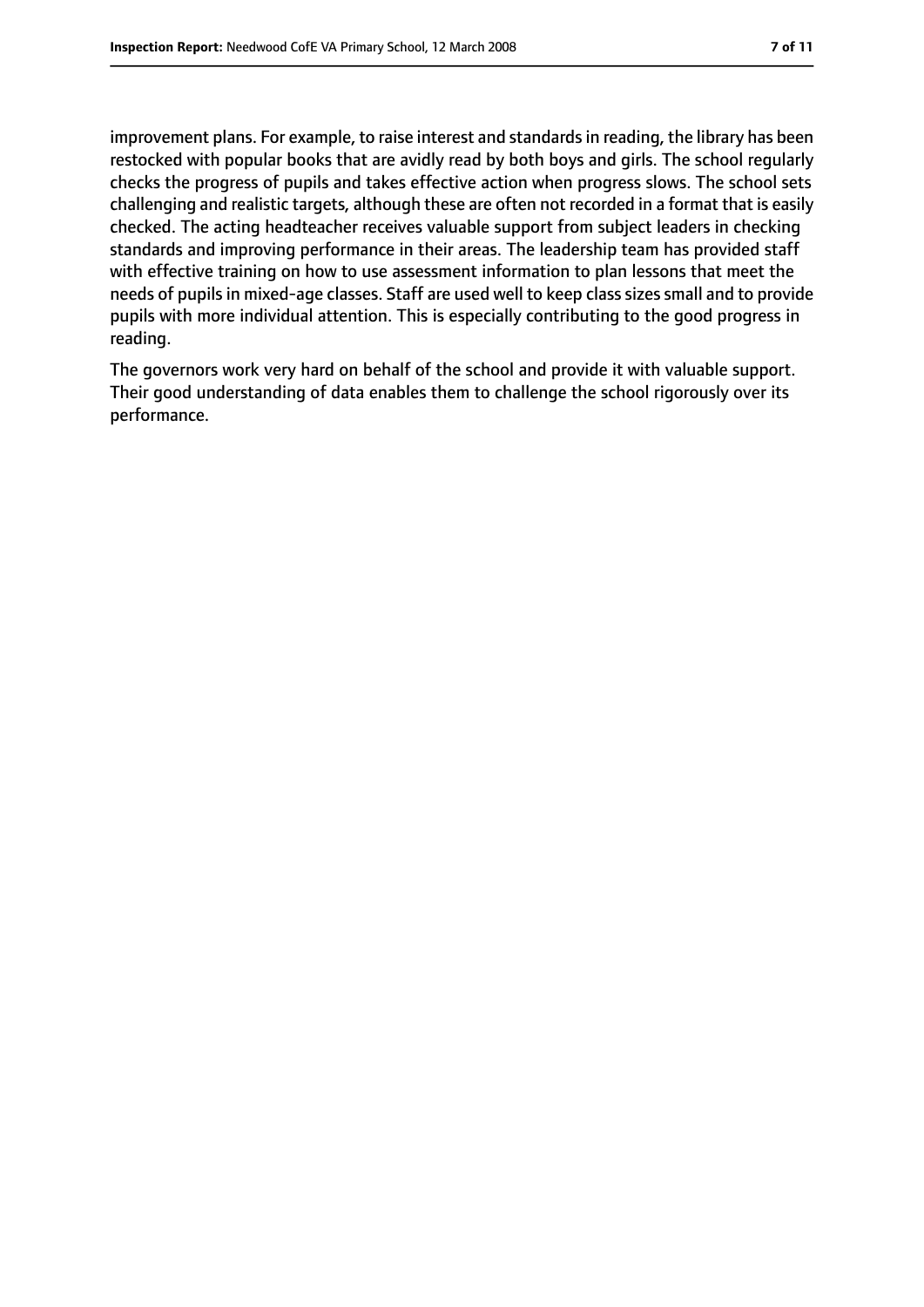**Any complaints about the inspection or the report should be made following the procedures set out in the guidance 'Complaints about school inspection', which is available from Ofsted's website: www.ofsted.gov.uk.**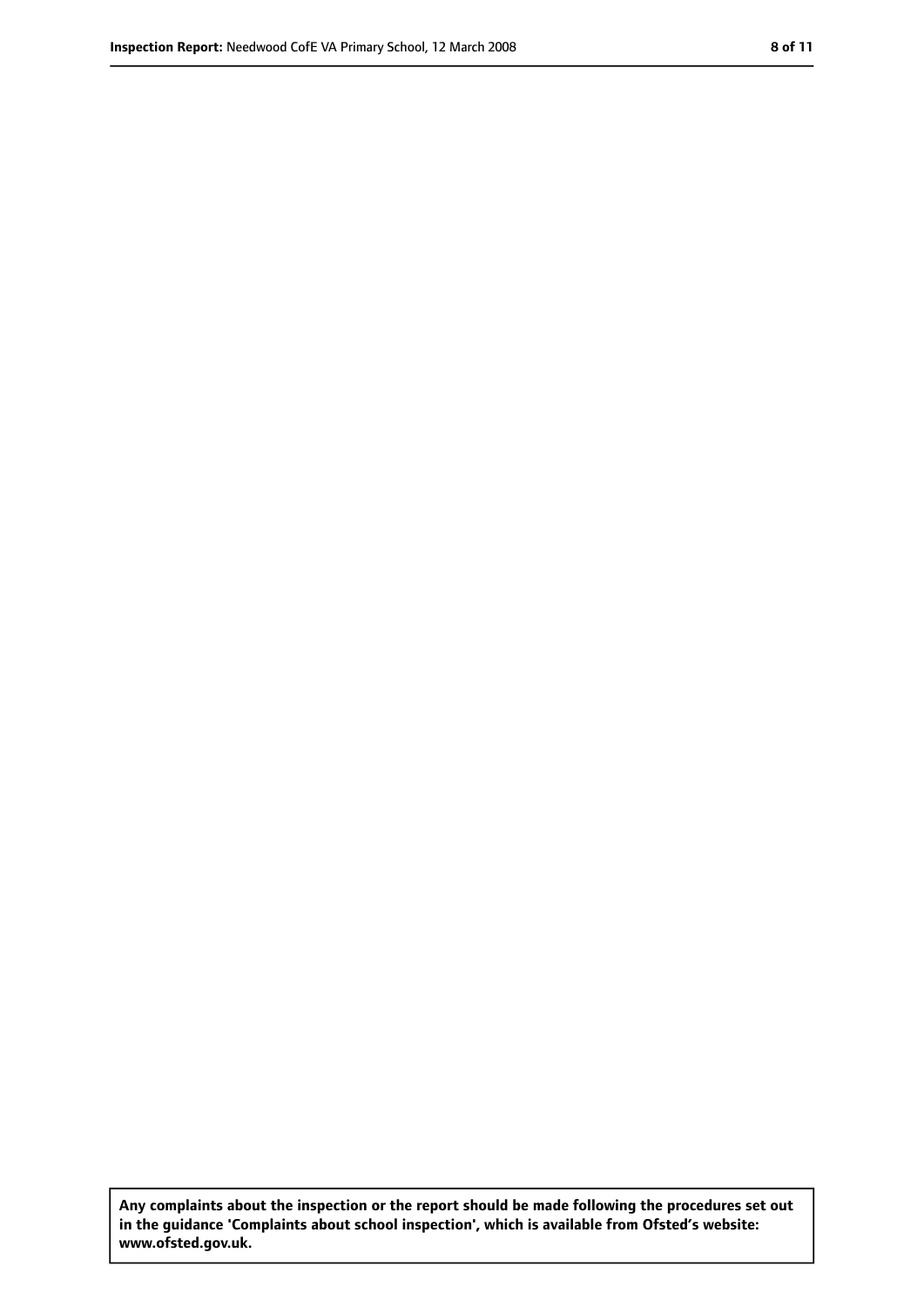# **Inspection judgements**

| $^{\backprime}$ Key to judgements: grade 1 is outstanding, grade 2 good, grade 3 satisfactory, and | <b>School</b>  |
|----------------------------------------------------------------------------------------------------|----------------|
| arade 4 inadequate                                                                                 | <b>Overall</b> |

## **Overall effectiveness**

| How effective, efficient and inclusive is the provision of education, integrated<br>care and any extended services in meeting the needs of learners? |     |
|------------------------------------------------------------------------------------------------------------------------------------------------------|-----|
| Effective steps have been taken to promote improvement since the last<br>inspection                                                                  | Yes |
| How well does the school work in partnership with others to promote learners'<br>well-being?                                                         |     |
| The effectiveness of the Foundation Stage                                                                                                            |     |
| The capacity to make any necessary improvements                                                                                                      |     |

#### **Achievement and standards**

| How well do learners achieve?                                                                               |  |
|-------------------------------------------------------------------------------------------------------------|--|
| The standards <sup>1</sup> reached by learners                                                              |  |
| How well learners make progress, taking account of any significant variations between<br>groups of learners |  |
| How well learners with learning difficulties and disabilities make progress                                 |  |

## **Personal development and well-being**

| How good is the overall personal development and well-being of the<br>learners?                                  |  |
|------------------------------------------------------------------------------------------------------------------|--|
| The extent of learners' spiritual, moral, social and cultural development                                        |  |
| The extent to which learners adopt healthy lifestyles                                                            |  |
| The extent to which learners adopt safe practices                                                                |  |
| How well learners enjoy their education                                                                          |  |
| The attendance of learners                                                                                       |  |
| The behaviour of learners                                                                                        |  |
| The extent to which learners make a positive contribution to the community                                       |  |
| How well learners develop workplace and other skills that will contribute to<br>their future economic well-being |  |

## **The quality of provision**

| How effective are teaching and learning in meeting the full range of the<br>learners' needs?          |  |
|-------------------------------------------------------------------------------------------------------|--|
| How well do the curriculum and other activities meet the range of needs<br>and interests of learners? |  |
| How well are learners cared for, guided and supported?                                                |  |

 $^1$  Grade 1 - Exceptionally and consistently high; Grade 2 - Generally above average with none significantly below average; Grade 3 - Broadly average to below average; Grade 4 - Exceptionally low.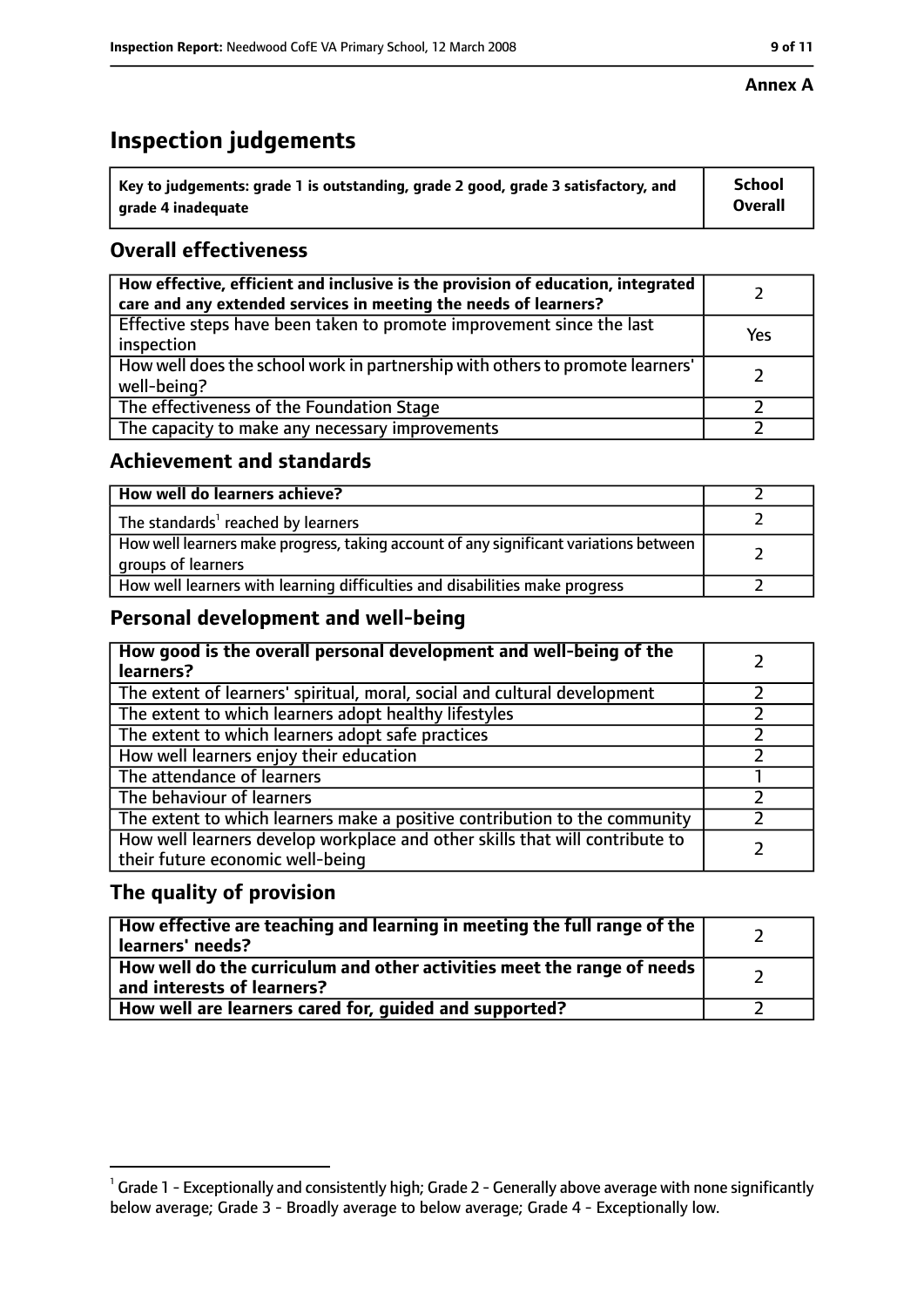# **Leadership and management**

| How effective are leadership and management in raising achievement<br>and supporting all learners?                                              |     |
|-------------------------------------------------------------------------------------------------------------------------------------------------|-----|
| How effectively leaders and managers at all levels set clear direction leading<br>to improvement and promote high quality of care and education |     |
| How effectively leaders and managers use challenging targets to raise standards                                                                 |     |
| The effectiveness of the school's self-evaluation                                                                                               |     |
| How well equality of opportunity is promoted and discrimination tackled so<br>that all learners achieve as well as they can                     |     |
| How effectively and efficiently resources, including staff, are deployed to<br>achieve value for money                                          |     |
| The extent to which governors and other supervisory boards discharge their<br>responsibilities                                                  |     |
| Do procedures for safequarding learners meet current government<br>requirements?                                                                | Yes |
| Does this school require special measures?                                                                                                      | No  |
| Does this school require a notice to improve?                                                                                                   | No  |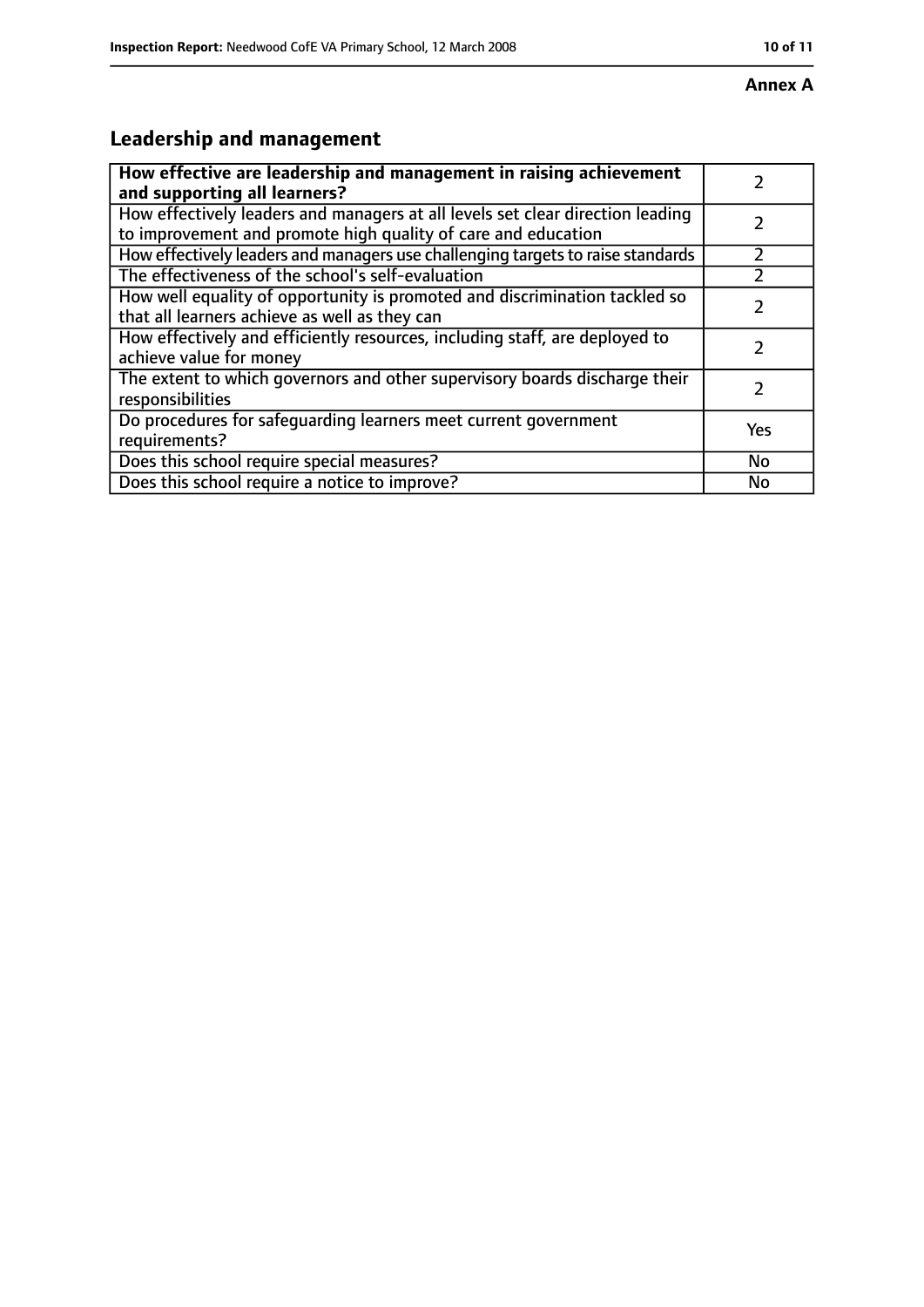#### **Annex B**

## **Text from letter to pupils explaining the findings of the inspection**

13 March 2008

Dear Pupils

Needwood C of E (C) Primary School, Burton-on-Trent DE13 8SU

We enjoyed our visit to your school. You were very polite and friendly and you made us feel most welcome. You clearly enjoy being in a small school in which you get on with each other and the adults very well. You are rightly proud of the school's happy Christian atmosphere. Needwood is a good school. Here are some of our findings.

- You make good progress in your lessons.
- The good teaching helps you to reach above average standards in English, mathematics and science.
- You feel very safe and secure.
- You behave well and your attendance is outstanding.
- You have good relationships with your teachers and you work hard for them.
- The good curriculum provides many extra activities and visits out of school.
- Adults in the school look after you very well.
- The headteacher and teachers are working hard to make sure the school gets better.

We have asked the school to do three things to help it get even better:

- Provide comments in your books that help you to understand what you need to do to improve.
- Give those of you in the Reception class more opportunities to make better use of the outdoor area in your learning.
- Make sure the hall is available for indoor physical education lessons during poor weather.

You can help the school by continuing to behave well and trying your best in lessons.

We wish you all success in the future.

Yours sincerely

Gerald Griffin Lead Inspector